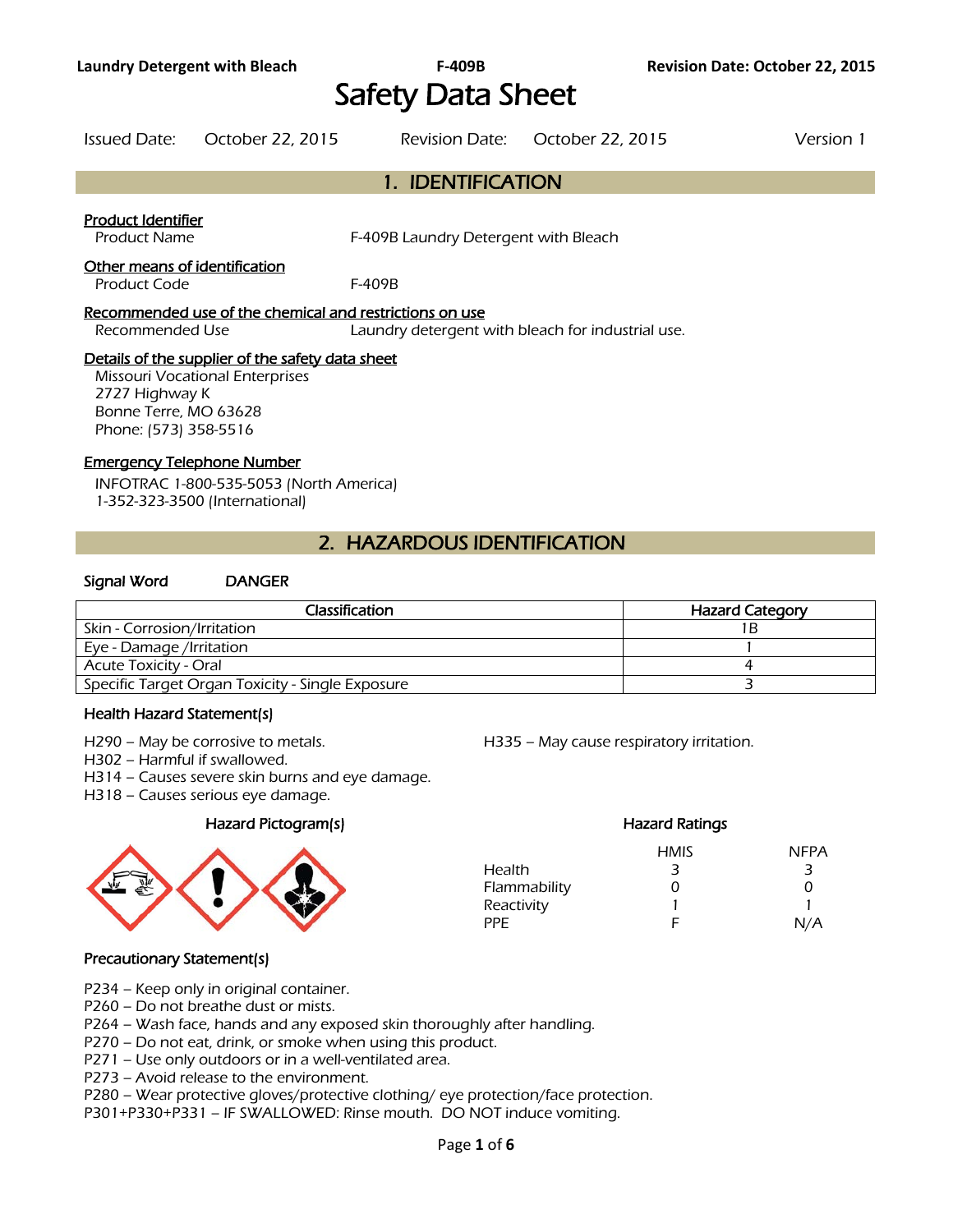P303+P361+P353 – IF ON SKIN (or hair): Remove/Take off immediately all contaminated clothing. Rinse skin with water/shower.

P304+P340 – IF INHALED: Remove victim to fresh air and keep at rest in a position comfortable for breathing. P305+P351+P338 – IF IN EYES: Rinse cautiously with water for several minutes. Remove contact lenses, if present and easy to do. Continue rinsing.

P310 – Immediately call a POISON CENTER or doctor/physician.

P391 – Collect spillage.

P403+P233 – Store in a well-ventilated place. Keep container tightly closed.

P405 – Store locked up.

P406 – Store in a corrosive resistant container with a resistant inner liner.

P501 – Dispose of contents and container in accordance with applicable local, regional, national, and/or international regulations.

# Potential Health Effects

| <b>Skin Contact</b> | May cause skin corrosion/irritation/burns. |
|---------------------|--------------------------------------------|
| Eye Contact         | May cause eye damage.                      |
| Inhalation          | May cause respiratory irritation.          |
| Ingestion           | May be harmful if swallowed.               |

# 3. COMPOSITION/INFORMATION ON INGREDIENT

| <b>Chemical Name/Pure Substance</b> | CAS#       | Weight-%  |
|-------------------------------------|------------|-----------|
| Sodium Carbonate Anhydrous          | 497-19-8   | 25-30     |
| Sodium Metasilicate Anhydrous       | 6834-92-0  | $15 - 20$ |
| Sodium Percarbonate                 | 15630-89-4 | $15 - 20$ |
| Valfor 100                          | 1318-02-1  | $10 - 15$ |
| Nacconol 90G                        | 68081-81-2 | $10 - 15$ |
| Acusol 445ND                        | 68479-09-4 | $1-5$     |
| Sodium Carboxymethyl Cellulose      | 9004-32-4  | $0 - 2$   |
|                                     |            |           |

\*\*If Chemical Name/CAS No is "proprietary" and/or Weight-% is listed as a range, the specific chemical identity and/or percentage of composition has been withheld as a trade secret.

# 4. FIRST-AID MEASURES

| <b>General Advice</b>               | If you feel unwell, seek medical advice (show label where possible).                                                                                                                                                   |
|-------------------------------------|------------------------------------------------------------------------------------------------------------------------------------------------------------------------------------------------------------------------|
| <b>Eye Contact</b>                  | Rinse cautiously with water for several minutes. Remove contact lenses, if present and easy<br>to do. Continue rinsing. Get medical advice/attention.                                                                  |
| <b>Skin Contact</b>                 | Brush off excess chemical and immediately flush contaminated areas with plenty of water.<br>Take off contaminated clothing. Wash contaminated clothing before reuse. If skin<br>irritation persists, call a physician. |
| <b>Inhalation</b>                   | Remove victim to fresh air and keep at rest in a position comfortable for breathing. Call a<br>POISON CENTER or doctor/physician if you feel unwell.                                                                   |
| Ingestion                           | Rinse mouth. Do NOT induce vomiting. Call a POISON CENTER or doctor/physician if you<br>feel unwell.                                                                                                                   |
| Most important symptoms and effects |                                                                                                                                                                                                                        |

### Symptoms Prolonged contact may cause painful stinging or burning of eyes and lids, watering of eye,<br>and irritation. Prolonged contact may over saves severe skip irritation or mild burn and irritation. Prolonged contact may even cause severe skin irritation or mild burn.

# 5. FIRE-FIGHTING MEASURES

# Extinguishing Media

Suitable Extinguishing Media: Use extinguishing media that is appropriate to local circumstances.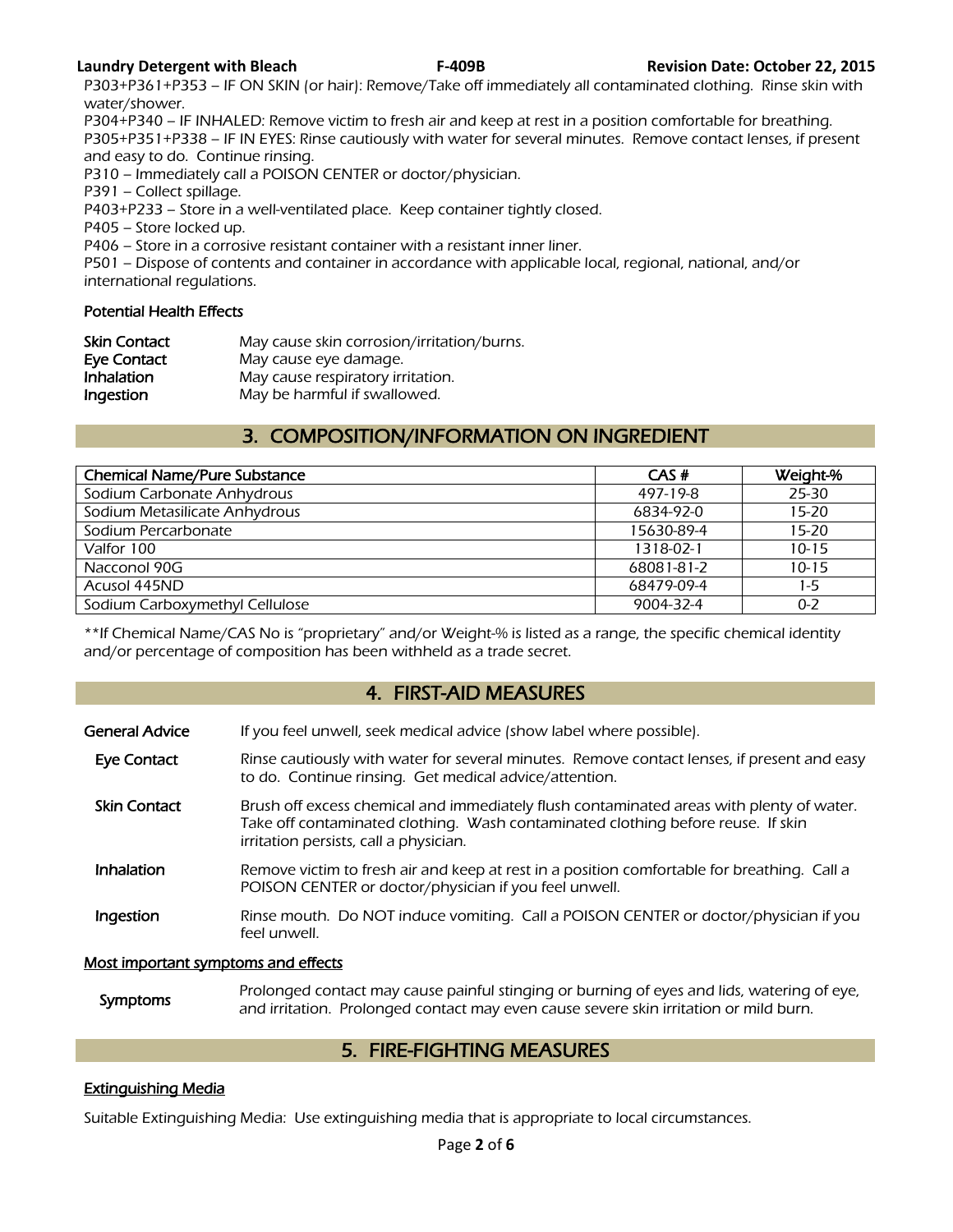Unsuitable Extinguishing Media: Not determined.

#### Specific Hazards Arising from the Chemical

Components of this product may decompose upon heating to produce corrosive and/or toxic fumes.

### Protective equipment and precautions for firefighters

As in any fire, wear self-contained breathing apparatus pressure-demand, MSHA/NIOSH (approved or equivalent) and full protective gear.

# 6. ACCIDENTAL RELEASE MEASURES

#### Personal precautions, protective equipment and emergency procedures

| Personal precautions                              | Do not get in eyes, on skin, or on clothing. Avoid creation of dust. Avoid<br>breathing dust. Do not eat, drink, or smoke in areas where this material is<br>used. Wash thoroughly after handling. Wet material may pose a slipping<br>hazard. |  |  |  |
|---------------------------------------------------|------------------------------------------------------------------------------------------------------------------------------------------------------------------------------------------------------------------------------------------------|--|--|--|
| <b>Environmental precautions</b>                  | Do not flush into surface water or sanitary sewer system. See Section 12<br>for additional ecological information.                                                                                                                             |  |  |  |
| Methods and material for containment and clean up |                                                                                                                                                                                                                                                |  |  |  |
| <b>Methods for Containment</b>                    | Prevent further leakage or spillage if safe to do so.                                                                                                                                                                                          |  |  |  |
| Methods for Clean up                              | Shovel dry material into suitable container. Vacuum any remaining<br>material into a suitable container. Liquid material may be removed with a                                                                                                 |  |  |  |

# 7. HANDLING AND STORAGE

vacuum truck. Wet material is slippery under foot.

#### Precautions for safe handling

Handle in accordance with good industrial hygiene and safety practice. Use only in well ventilated areas. Do not breathe dust. Wash face, hands, and any exposed skin thoroughly after handling. Use personal protection recommended in Section 8.

# Conditions for safe storage, including any incompatibilities

Storage Conditions Keep containers tightly closed in a dry, cool and well-ventilated place. Store locked up. Incompatible Materials Can generate heat when mixed with acids. When wet, flammable hydrogen gas may be produced from prolonged contact with alkali sensitive metals such as: aluminum, brass, bronze, copper, lead, tin, zinc.

# 8. EXPOSURE CONTROLS/PERSONAL PROTECTION

| <b>Chemical Name</b>   | <b>ACGIHTLV</b>          | <b>OSHA PEL</b>         | <b>NIOSH IDLH</b> |
|------------------------|--------------------------|-------------------------|-------------------|
| Sodium Metasilicate    |                          |                         |                   |
| Anhydrous              | $\overline{\phantom{a}}$ | 2 mg/m <sup>3</sup> TWA |                   |
| (CAS 6834-92-0)        |                          |                         |                   |
| Sodium Percarbonate    | 10 mg/m <sup>3</sup>     | 15 mg/m <sup>3</sup>    |                   |
| (CAS 15630-89-4)       |                          |                         |                   |
| Valfor 100             | 10 mg/m <sup>3</sup>     | 15 mg/m <sup>3</sup>    |                   |
| $(CAS1318-02-1)$       |                          |                         |                   |
| Methanol               | 262 mg/m <sup>3</sup>    | 260 mg/m <sup>3</sup>   |                   |
| (CAS 67-56-1)          |                          |                         |                   |
| Methyl Isobutyl Ketone | 82 mg/m <sup>3</sup>     | 410 mg/m <sup>3</sup>   |                   |
| (CAS 108-10-1)         |                          |                         |                   |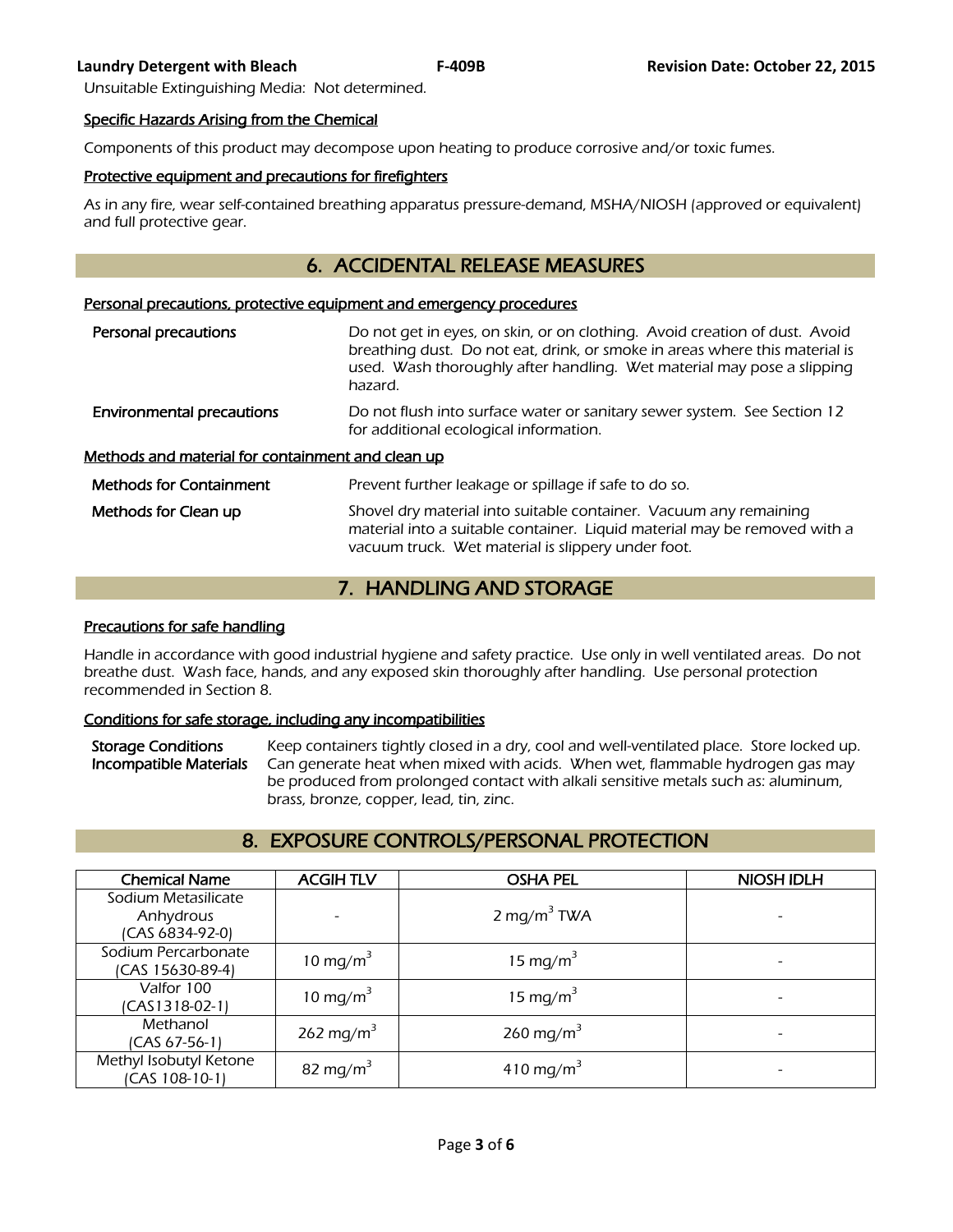| <b>Laundry Detergent with Bleach</b><br>Appropriate engineering controls | <b>F-409B</b>                                                                                                                                                              | <b>Revision Date: October 22, 2015</b> |  |
|--------------------------------------------------------------------------|----------------------------------------------------------------------------------------------------------------------------------------------------------------------------|----------------------------------------|--|
| <b>Engineering Controls</b>                                              | Apply technical measures to comply with the occupational exposure limits.                                                                                                  |                                        |  |
|                                                                          | Individual protection measures, such as personal protective equipment                                                                                                      |                                        |  |
| Eye/Face Protection                                                      | Wear approved safety goggles.                                                                                                                                              |                                        |  |
| Skin and Body Protection                                                 | Wear appropriate clothing to prevent repeated or prolonged skin contact.                                                                                                   |                                        |  |
| <b>Respiratory Protection</b>                                            | Ensure adequate ventilation, especially in confined areas.                                                                                                                 |                                        |  |
| <b>General Hygiene Considerations</b>                                    | Do not eat, drink, or smoke when using this product. Wash contaminated<br>clothing before reuse. Handle in accordance with good industrial hygiene<br>and safety practice. |                                        |  |

# 9. PHYSICAL AND CHEMICAL PROPERTIES

# **Appearance**

| <b>Physical State</b><br>Color                               | Solid<br>White                                                                                                                                                                                                                                       | Odor<br><b>Odor Threshold</b> | Tide<br>Not Determined |  |
|--------------------------------------------------------------|------------------------------------------------------------------------------------------------------------------------------------------------------------------------------------------------------------------------------------------------------|-------------------------------|------------------------|--|
|                                                              |                                                                                                                                                                                                                                                      |                               |                        |  |
| Property                                                     | <b>Values</b>                                                                                                                                                                                                                                        | <b>Remarks - Method</b>       |                        |  |
| рH                                                           | Approx. 11                                                                                                                                                                                                                                           |                               | 1% solution            |  |
| Melting Point/Freezing Point                                 | Not determined                                                                                                                                                                                                                                       |                               |                        |  |
| <b>Boiling Point/Boiling Range</b>                           | Not determined                                                                                                                                                                                                                                       |                               |                        |  |
| <b>Flash Point</b>                                           | Not determined                                                                                                                                                                                                                                       |                               |                        |  |
| <b>Evaporation Rate</b>                                      | Not determined                                                                                                                                                                                                                                       |                               |                        |  |
| Flammability (Solid, Gas)                                    | Non-Flammable                                                                                                                                                                                                                                        |                               |                        |  |
| <b>Upper Flammability Limits</b>                             | Not determined                                                                                                                                                                                                                                       |                               |                        |  |
| <b>Lower Flammability Limits</b>                             | Not determined                                                                                                                                                                                                                                       |                               |                        |  |
| <b>Vapor Pressure</b>                                        | Not determined                                                                                                                                                                                                                                       |                               |                        |  |
| <b>Vapor Density</b>                                         | Not determined                                                                                                                                                                                                                                       |                               |                        |  |
| <b>Specific Gravity</b>                                      | Not determined                                                                                                                                                                                                                                       |                               |                        |  |
| <b>Water Solubility</b>                                      | Complete                                                                                                                                                                                                                                             |                               |                        |  |
| Solubility in other solvents<br><b>Partition Coefficient</b> | Not determined<br>Not determined                                                                                                                                                                                                                     |                               |                        |  |
| <b>Auto-ignition Temperature</b>                             | Not determined                                                                                                                                                                                                                                       |                               |                        |  |
| <b>Decomposition Temperature</b>                             | Not determined                                                                                                                                                                                                                                       |                               |                        |  |
| <b>Viscosity</b>                                             | Not determined                                                                                                                                                                                                                                       |                               |                        |  |
| <b>Explosive Properties</b>                                  | Not determined                                                                                                                                                                                                                                       |                               |                        |  |
| <b>Oxidizing Properties</b>                                  | Not determined                                                                                                                                                                                                                                       |                               |                        |  |
|                                                              |                                                                                                                                                                                                                                                      |                               |                        |  |
|                                                              | <b>STABILITY AND REACTIVITY</b><br>10 <sub>1</sub>                                                                                                                                                                                                   |                               |                        |  |
|                                                              |                                                                                                                                                                                                                                                      |                               |                        |  |
| Reactivity                                                   | Not reactive under normal conditions.                                                                                                                                                                                                                |                               |                        |  |
| <b>Chemical Stability</b>                                    | Stable at normal temperatures and pressures.                                                                                                                                                                                                         |                               |                        |  |
| <b>Conditions to Avoid</b>                                   | Exposure to air or moisture over prolonged periods.                                                                                                                                                                                                  |                               |                        |  |
| Incompatible materials                                       | Can generate heat when mixed with acids. When wet, flammable hydrogen<br>gas may be produced from prolonged contact with alkali sensitive metals<br>such as: aluminum, brass, bronze, copper, lead, tin, zinc. Bases, reducing<br>agents, and water. |                               |                        |  |
| Hazardous Decomposition<br><b>Products</b>                   | Sodium oxides. Carbon oxides. Sulfur oxides. Oxygen.                                                                                                                                                                                                 |                               |                        |  |
| Hazardous Polymerization                                     | Will not occur.                                                                                                                                                                                                                                      |                               |                        |  |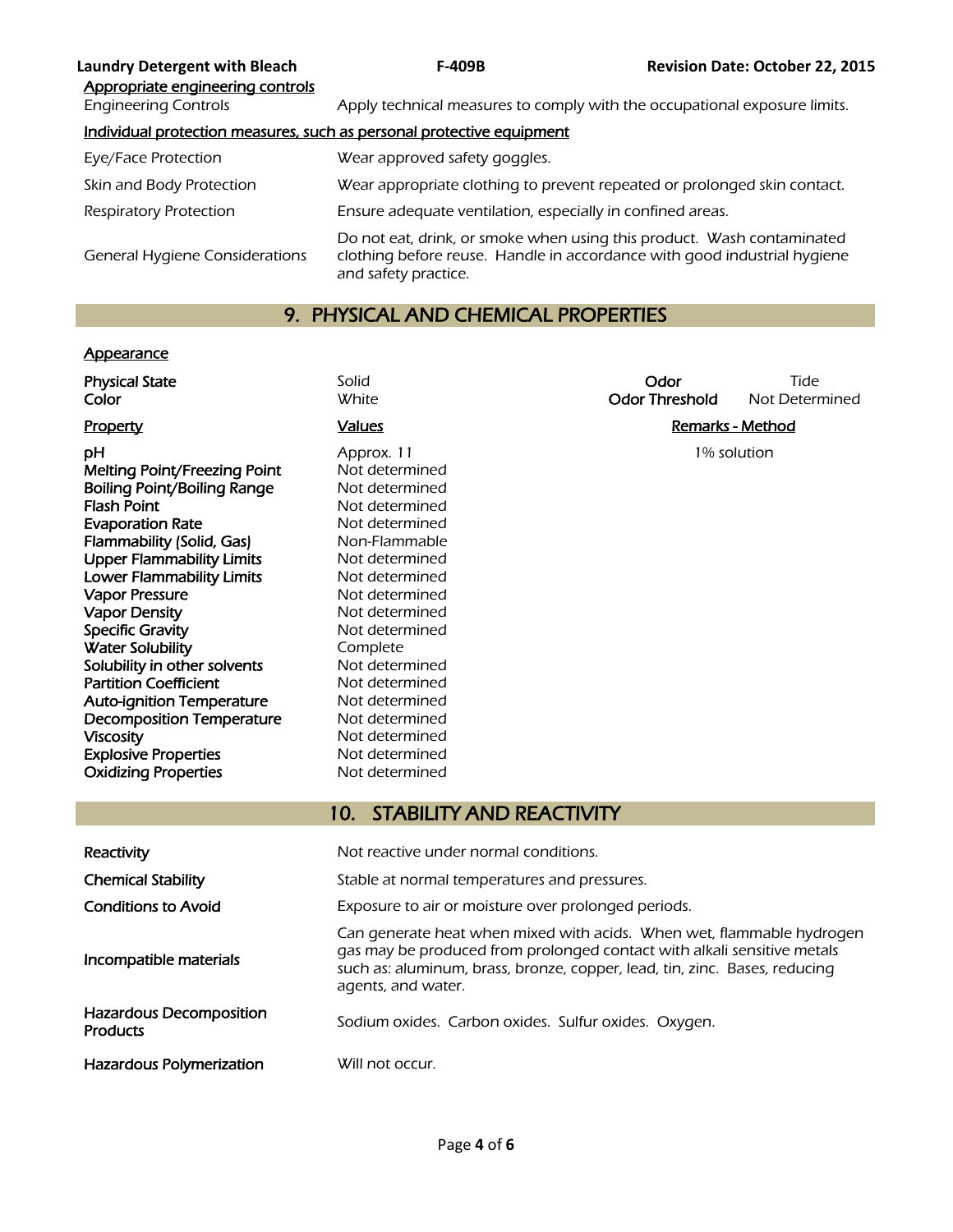# 11. TOXICOLOGICAL INFORMATION

#### Mixture Toxicity

Toxicological data have not been determined specifically for this product.

# 12. ECOLOGICAL INFORMATION

#### **Ectotoxicity**

Ecological studies have not been determined specifically for this product.

# 13. DISPOSAL CONSIDERATIONS

| <b>Disposal Instructions</b>             | Dispose of contents/container in accordance with local, regional, national,<br>and international regulations.                                                                                                    |
|------------------------------------------|------------------------------------------------------------------------------------------------------------------------------------------------------------------------------------------------------------------|
| Hazardous Waste Code                     | Not available.                                                                                                                                                                                                   |
| Waste from residues / unused<br>products | Dispose of in accordance with local regulations. Empty containers or liners<br>may retain some product residues. This material and its container must be<br>disposed of in a safe manner.                        |
| <b>Contaminated Packaging</b>            | Empty containers should be taken to an approved waste handling site for<br>recycling or disposal. Since emptied containers may retain product residue,<br>follow label warnings even after container is emptied. |
|                                          | <b>14. TRANSPORT INFORMATION</b>                                                                                                                                                                                 |
|                                          |                                                                                                                                                                                                                  |

Please see current shipping paper for most up to date shipping information,<br>Note including exemptions and special circumstances.

| DOT I.D. Number                 | Un3262                         |
|---------------------------------|--------------------------------|
| <b>DOT Proper Shipping Name</b> | Corrosive solid, basic, n.o.s. |
| <b>DOT Hazard Classes:</b>      |                                |
| US DOT                          | 8                              |
| Road (ADR)                      | 8                              |
| Air (ICAO/IMDG)                 | 8                              |
| Sea (IMO/IMDG)                  | 8                              |
|                                 |                                |
| Packing Group                   | Ш                              |
| <b>DOT Label</b>                | 8                              |
|                                 |                                |

15. REGULATORY INFORMATION

# U.S. Federal Regulations

Contents of this SDS comply with OSHA Hazard Communication Standard CFR 1910.1200.

# OSHA Hazard Communication Standard (29 CFR 1910.1200)

( X ) Hazardous ( ) Non- Hazardous

| SARA TITLE III           |                                                                           |
|--------------------------|---------------------------------------------------------------------------|
| Section 302/304          | Extremely Hazardous Substances: None                                      |
| Section 311/312          | (40CFR370) Hazardous Categories: Acute                                    |
| Section 313              | Contains the following SARA 313 Toxic Release Chemicals: None             |
| <b>CERCLA</b>            |                                                                           |
| <b>CERCLA Regulatory</b> | This product contains the following ingredient(s) on the CERCLA hazardous |
|                          | substance list: Methyl Isobutyl Ketone (108-10-1).                        |